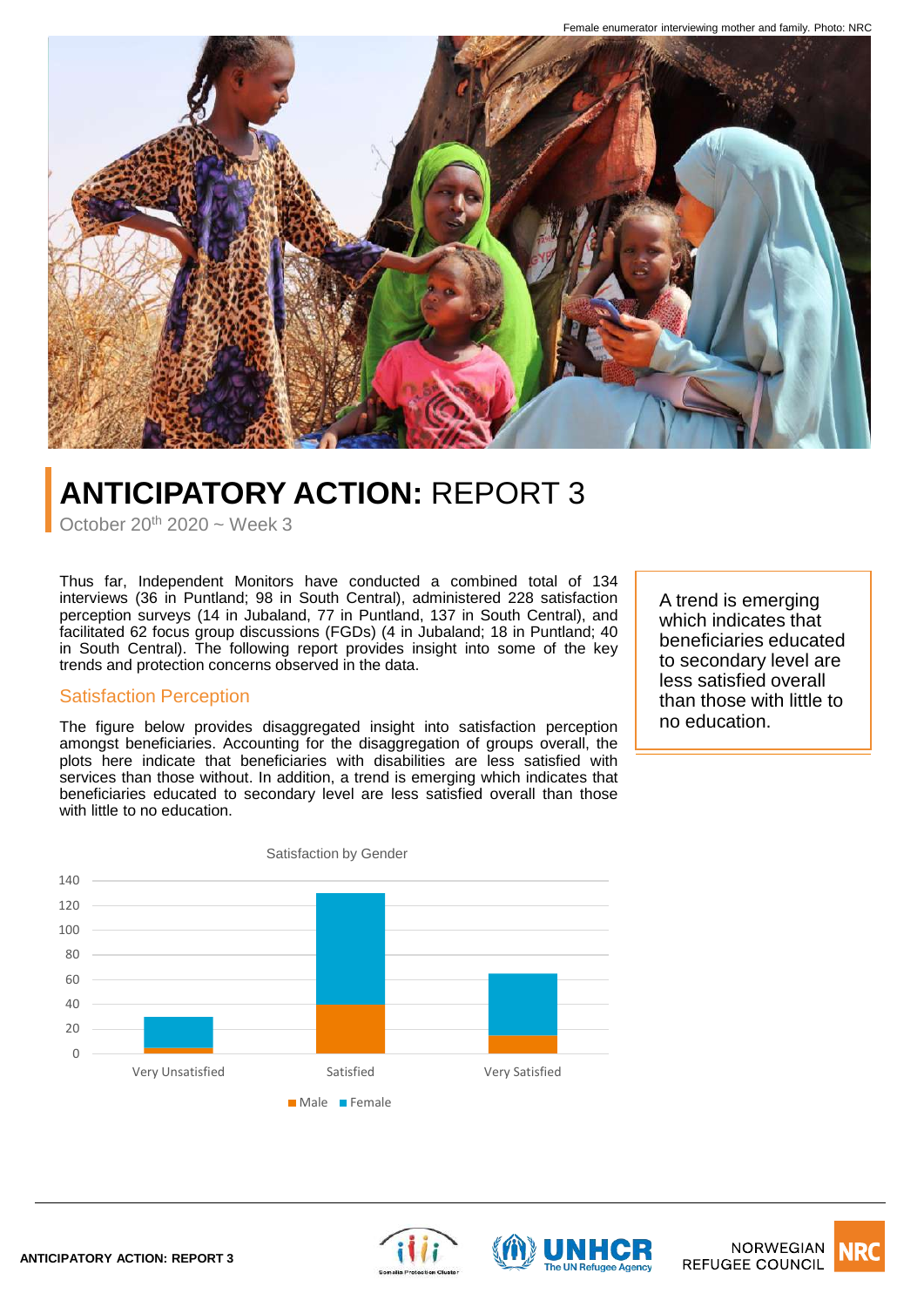$\Omega$ 20 40 60 80 100 120 140 160 Very Unsatisfied Satisfied Very Satisfied Satisfaction by Age  $18-24$  25-59 60+



*Fadumo a mother and business owner from Dollow. Photo: Abdifatah Muse / NRC*

# Accessibility and Exclusion

More than half of all survey respondents (64%) indicated that, generally speaking, they had problems accessing services in the last four weeks. Survey responses also indicate that accessibility for gender-specific services overall is most challenging for females aged 18-24, while boys aged 0-16 most commonly struggle to access nutrition and education services. Young people (<17) with disabilities likewise report exclusion from food, livelihoods, and sanitation services, as do elderly females who seek to access food and cash support.







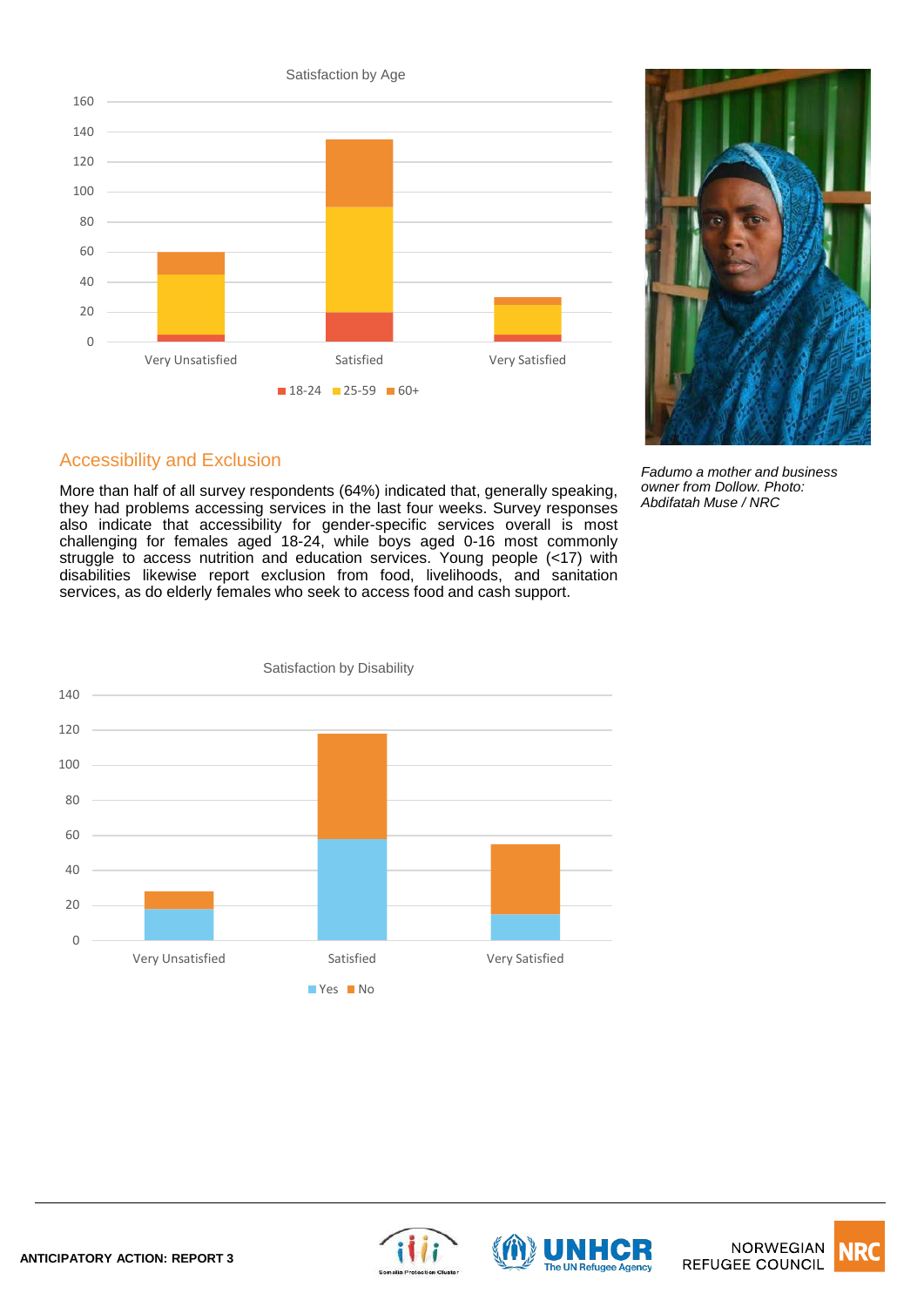



*Farhiyo and her family. Photo: Ingrid Prestetun/ NRC*

## ▪ *A recent or persistent problem?*

Interviewees were asked whether the challenges they experience or observe in accessing services was a *recent* or *persistent* problem. Respondents in Merca revealed that it is a recent problem for them, arising most notably from conflict in Janale, where camp leaders/elders are perceived as responsible for preventing access to services such as non-food items (NFIs), and cash- and food-based assistance. Having said that, other interviews in Merca instead revealed that the problem has been persistent (for some, over decades), with food support in particular highlighted as inaccessible. These interviewees also said that people were excluded most commonly for their disability or for their clan-affiliation.

Elsewhere experiencing persistent access issues, clan-based tensions or claninfluence/status are also creating barriers to accessing support (most notably in Beledweyne and Sanaag). In Beledweyne specifically, two interviewees agreed that inaccessibility is most prominent for minority groups, people with disabilities, and women; for services including cash-based assistance, and NFIs. In Dhusamareb, three interviewees also identified nepotism and/or favouritism as the primary driver of this exclusion.

#### ▪ *Overall*

The trends outlined above are not exclusive to these locations, but rather reflect a wider problem for minority clans across all regions; specifically when trying to access cash- and food-based assistance, and health and nutrition services. Many interviewees also reported a loss of confidence in humanitarian agencies as a result of this inaccessibility; while other consequences include the deterioration of mental health (including suicide), or begging for money/food (including children who have left school to do so).

Camp/community leaders have been identified as most responsible for preventing minority groups from accessing these services, in addition to NGO staff, and local government actors. Interviewees also indicated that, generally speaking, there are no local efforts being made to address these issues because they fear the ramifications of doing so. Instead, some suggested, external actors could provide training to build the capacity of community members and local government actors.







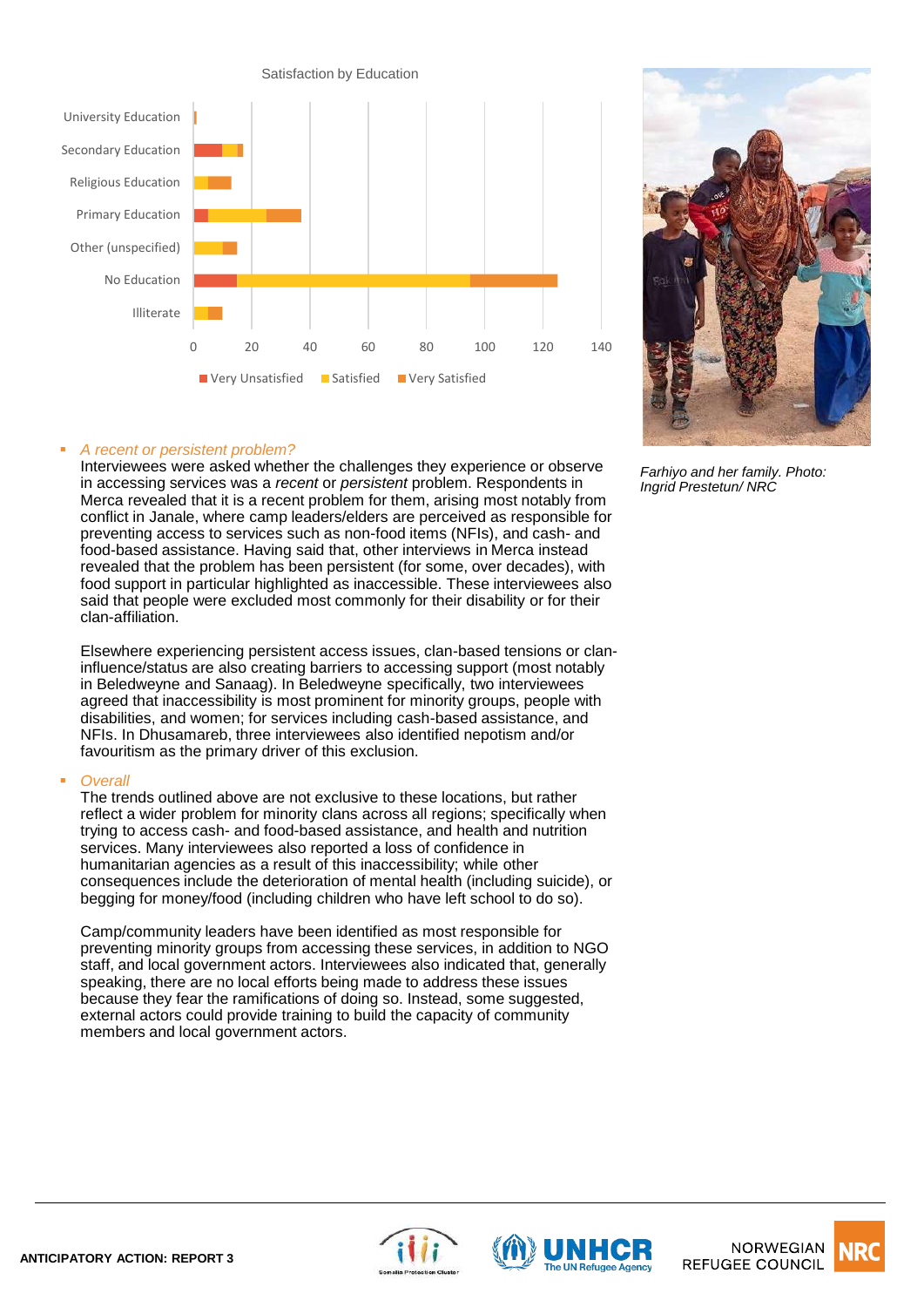Another overarching trend is emerging for people with disabilities, including access to food, cash, health, and NFI services. Exclusion for these groups commonly leads to child labour (e.g., children going to work to feed their household or, in one case in Dhusamareb, young girls are exploited to be able to feed the family). Other consequences include a loss of confidence in the humanitarian system, increased begging for money or food, and deterioration of mental health.

Across various locations, local government actors, community leaders/elders, and NGOs are thought to have established these barriers. Aside from proactive efforts to address this exclusion by religious leaders, many interviewees stated that they had no opportunity to take action (feeling that they have no voice), with another three further indicating fear for ramifications if they tried.

Nine interviewees said that NGOs and other agencies are presently doing nothing to address these issues, or those that are continue to only raise awareness ineffectively (e.g., posters are not helpful where large numbers of the population are illiterate in Dhusamareb). Suggestions from respondents to overcome this lack of support include provision of training and capacity-building exercises for both community members and government officials alike. In addition, two interviewees suggested involving religious leaders in consultations.

Regardless of whether the problem is recent or persistent, the data thus far also reveals some additional trends worth noting. First, women – and single mothers in particular – are frequently excluded from accessing cash- (8) and food-based assistance (7), plus health (5) and NFIs (8) across most locations. Exclusion from these services for women leads to mental health issues (6), mistrust of humanitarian system (4), starvation or other life-threatening illness (5), begging (3), and child labour (2). Local government actors (10), camp/community leaders (7), and NGOs (6) are most responsible for preventing women from accessing these services. Aside from religious leaders (3), beneficiaries feel powerless and don't know how to take action (5) (an additional 2 fear taking action for ramifications). Aside from awarenessraising activities, it is widely perceived that NGOs and other agencies working in various settlements are not taking action to address this exclusion. Interviewees suggested that training (7), consultation (3) and legal (2) support would be helpful for them.

Furthermore, elderly people face barriers to accessing food assistance (5), NFI (4), and health and nutrition services (4). The impact this has on mental health is evident (5), and two interviewees also mentioned the economic crisis that resulted for them. Community members (5) are perceived to be largely responsible for this exclusion, followed by local government actors (4). Religious leaders (2) and beneficiaries also speak amongst themselves quietly but don't take actual action because they fear the ramifications (3). Training (6) was the most commonly suggested way that external actors could support affected populations to address these accessibility issues.

# **Extortion and Exploitation**

Of those who did not have experience or knowledge of inaccessibility in the last four weeks, some individuals have experienced or observed extortion or exploitation. These reports of exportation and/or exploitation are most pronounced in Hudur and Merca.

In Hudur, for example, interviewees reported four instances of both extortion and exploitation in the last four weeks, and a further five instances of extortion more specifically. The most common types of abuse experienced here include bribes, sexual favours, and child labour; and the services most commonly affected include cash- and food-based assistance; with minority ethnic groups and clans, women, and people with disabilities most commonly affected. The consequences of this extortion or exploitation in Hudur include discrimination and gender-based abuse including early/forced marriage, illegitimate children, and school drop-outs. Responsibility for this extortion or exploitation tends to fall on community members, local government actors, and NGOs.

Although no specific examples were provided during interviews, affected populations and religious leaders are taking steps to address these issues themselves. In addition, many interviewees suggested that establishing information/feedback points would be helpful, as would empowerment/training exercises to build the capacity of the community to overcome challenges locally.

In Merca, the most affected services include cash- and food-based assistance; most notably for people from minority clans or with disabilities. The consequences of this abuse are particularly prominent for children (e.g., those who are malnourished or sent to work to feed their family). Interviews with beneficiaries indicate that here, in Merca, camp or community leaders tend to be most responsible for extortive or exploitative practices.

Like in Hudur, religious leaders in Merca deliver sermons and listen to affected communities. However, one participant did report that locally-led efforts do not exist because communities fear the ramifications from camp leaders. Instead, as several interviewees suggested, legal support (i.e., for the prosecution of perpetrators) would be invaluable in supporting their attempts to reduce the risk of extortion or exploitation.

The trends emerging from Hudur and Merca are seen elsewhere too (e.g., Beledweyne, Jowhar, Mogadishu, and Sanaag): particularly extortion or exploitation experienced by women, people with disabilities, and minority groups. Affected services across these locations most prominently include NFI, cash- and food-based assistance, where camp/community leaders are perceived as most responsible. Furthermore, these leaders are perceived to be influenced by (or potentially working with) local government actors. Trends are also emerging which indicate that this responsibility likewise falls on NGOs, community members, the police and/or military, and the UN. At the local level, five interviewees said they did not take action to address extortion/exploitation due to fear of ramifications (in Beledweyne and Mogadishu).